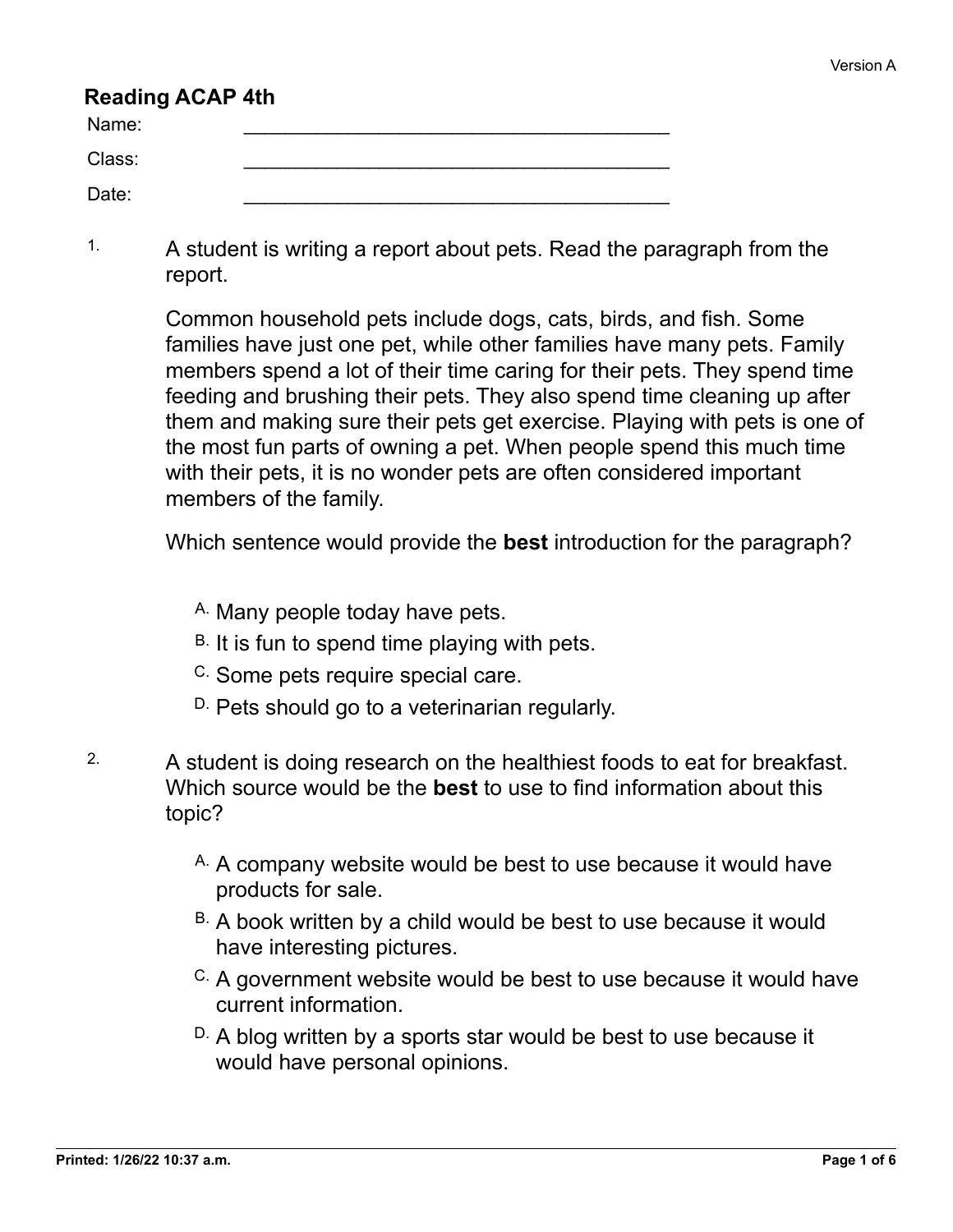- 3. Which sentence uses correct capitalization?
	- A. Veterans Day is a holiday that is celebrated in the United states each year on November 11.
	- B. Veterans Day is a holiday that is celebrated in the United States each year on November 11.
	- C. Veterans day is a holiday that is celebrated in the United States each year on November 11.
	- D. Veterans Day is a Holiday that is celebrated in the United States each year on November 11.
- 4. Read the sentences.

Leah and Dad set up the telescope in their backyard. "It's really dark and clear tonight, Leah. We should be able to see many stars!" Dad exclaimed. "Also, tonight we may even be able to see some distant planets, like Jupiter and Saturn."

What does the combination of the roots "tele" and "scope" help the reader understand about the purpose of a "telescope"?

- A. It makes something appear smaller.
- B. It allows one to see things that are far away.
- C. It is helpful in finding things underwater.
- D. It allows one to measure the direction of the wind.

## **Miss Mole Searches for the World's Most Wonderful Thing**

an adaption of a Korean folktale

Long ago, by the Kingin River, in the dark, rich soil beneath a giant stone sculpture named Miryek, there lived a curious mole name Miss Mole, who was determined to find the most wonderful, amazing thing in the world.

Miss Mole asked her friends and neighbors, "What is the most wonderful thing in all of nature?"

Everyone agreed. "It is Great Blue Sky."

Miss Mole went up to visit Great Blue Sky and said, "With your beautiful azure robe, you must be the most wonderful thing in the world."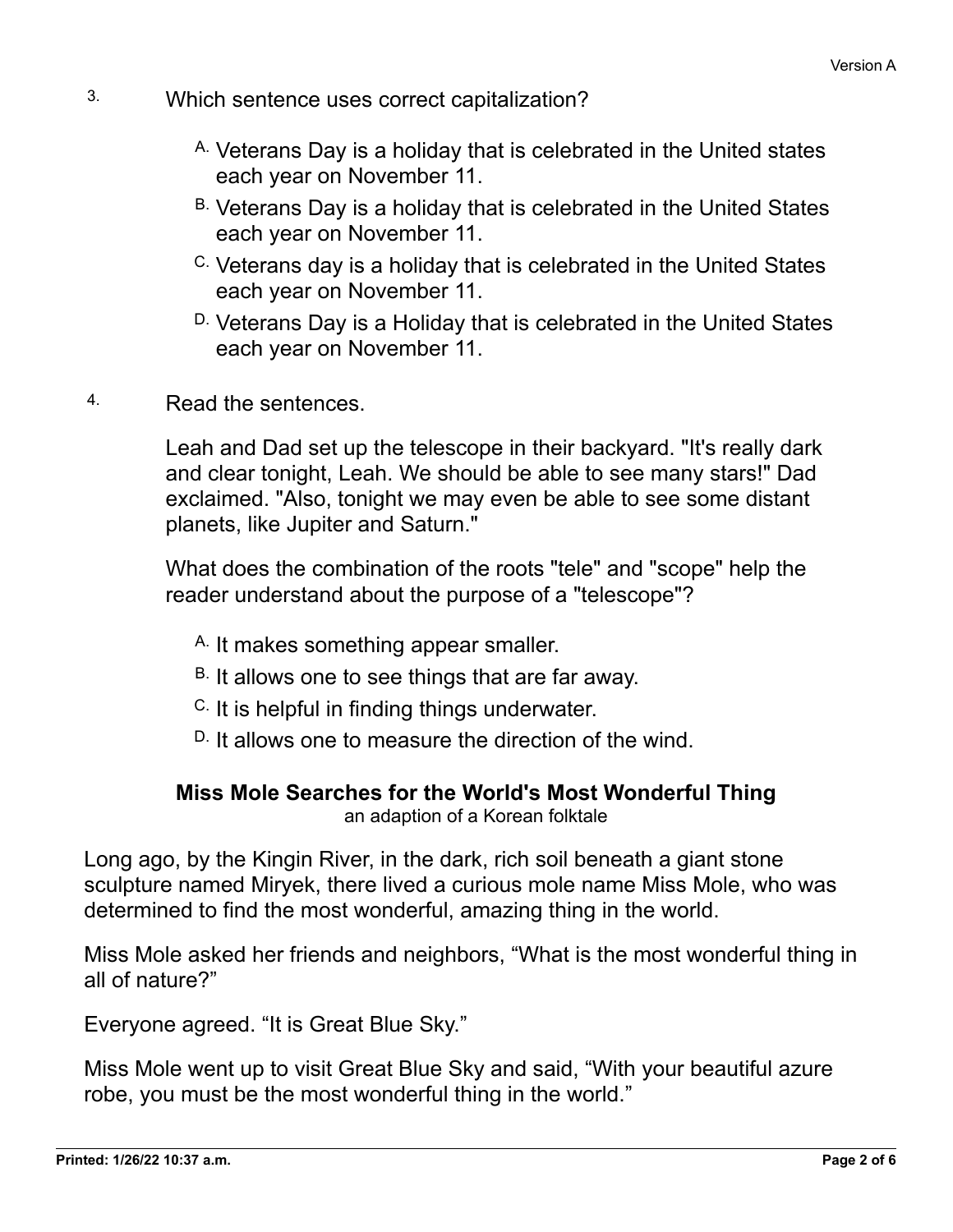"It is true that I am wonderful," he said. "But Sun is more amazing. I can only swirl my blue robe when Sun rises in the sky. When Sun goes down, darkness falls."

So, Miss Mole, Miss Mole went to Sun. She shielded her eyes from Suns golden fire. "With your brilliance, you must be the most wonderful thing in the world."

Sun laughed. "Cloud is more amazing," she said. "Cloud can cover me up and make me disappear!"

So Miss Mole went to visit Cloud. She watched Cloud change from soft layers, like white cotton, to gray sheets, to shooting fire, and to tears. "With your many moods, you must be the most wonderful thing in the world."

"Oh, not at all," said Cloud glumly. "Wind is in charge of me. Wind can drive me across Great Blue Sky."

So Miss Mole went to visit Wind. "With your grace and motion, you must be the most wonderful thing in the world."

"I certainly am wonderful," blew Wind. "But, sadly, there is someone more wonderful than I am. Have you seen the statue of Miryek? No matter how I roar in his ears, he does not flinch. I dance right into his eyes, and he does no blink. I've tried for thousands of years, and he does not move. Only someone very amazing could resist me like that."

So Miss Mole visit Miryek. "With your calm, granite strength, you must be the most wonderful thing in the world."

Miryek murmured, "I am indeed great. I am the same in day or night, no matter what Great Blue Sky does. Sun cannot burn me. Cloud cannot make me disappear. Wind cannot wear me down. Yes, I am great."

Miss Mole held her breath.

"But there is something even more amazing," said Miryek. Miss Mole sighed.

"Below the ground," he continued, "working in the dark, rich soil beneath me, lives a small, kind creature with soft brown fur."

Miss Mole looked at her own soft brown fur. Miryek was not finished. "This creature digs night and day and makes tunnels through the soil. If it digs enough tunnels beneath me, the soil will not hold me. I will topple and lie there like any rock in a garden. That creature is the most amazing." His granite eyes sparked. "Perhaps you know the creature I am describing?"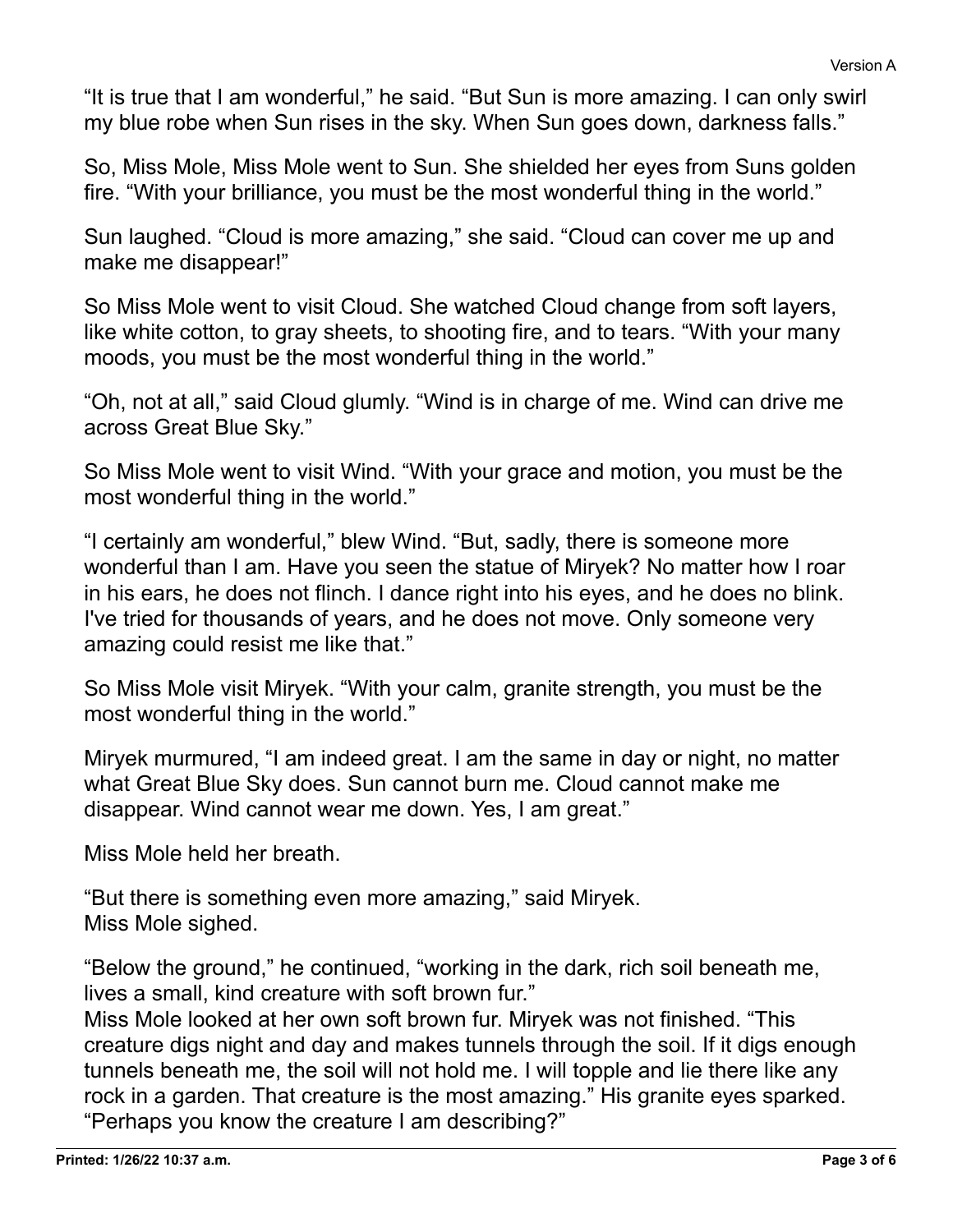"I do!" said Miss Mole. She thanked Miryek and scurried down a tunnel to tell her family and friends, the most wonderful creatures in the world.

## **Emperor Bahman's Challenge**

a retelling of a Persian folktale

Long ago, the wise Emperor Bahman ruled over Persia. He cared deeply for this people. However, when he reached a certain age, he wished to step down from this throne. He called his sons together.

"It's time to choose a new ruler," Emperor Bahman explained, "but that person must be worthy. Therefore, I'll give my diamond crown to the one who performs the noblest deed. Go out into the world for a year. Then return to report your deed."

At once his sons traveled to distant lands, eager to meet their father's challenge. In time, they all accomplished deeds. They returned and stood before their father.

First, Emperor Bahman asked his eldest son, Amir, "What noble deed have you done?"

Lifting his chin, Amir stated, "I carried the packs of a rich merchant. Every day, I held his fortunes in my hands. Easily, I could have slipped a coin in my pocket. Instead, I faithfully guarded his wealth."

Emperor Bahman thoughtfully stroked his beard. "To be honest is not a noble deed," he concluded. "I, too, expect honesty from my servant."

Next, Dalir stepped forward to recite his tale with confidence.

"I worked aboard a ship," Dalir said. "At the final port, a puppy tumbled from the docks into the icy harbor, and I drove into the waters and saved it."

Emperor Bahman smiled, but then he said, "You acted well, my son, but not nobly. It is our duty to help another living thing when we are capable of doing so."

At last, the youngest son, Hamid, spoke.

"Father, I worked on the Royal Road," Hamid said. "Another worker, Ghazi, carelessly let a wagon of stones crash into some buildings. He blamed me. I worked for weeks to repair them. Finally, I journey home and noticed a man napping beneath a tree. In his sleep, he'd rolled toward the edge of the cliff. It was Ghazi, but I still rescued him."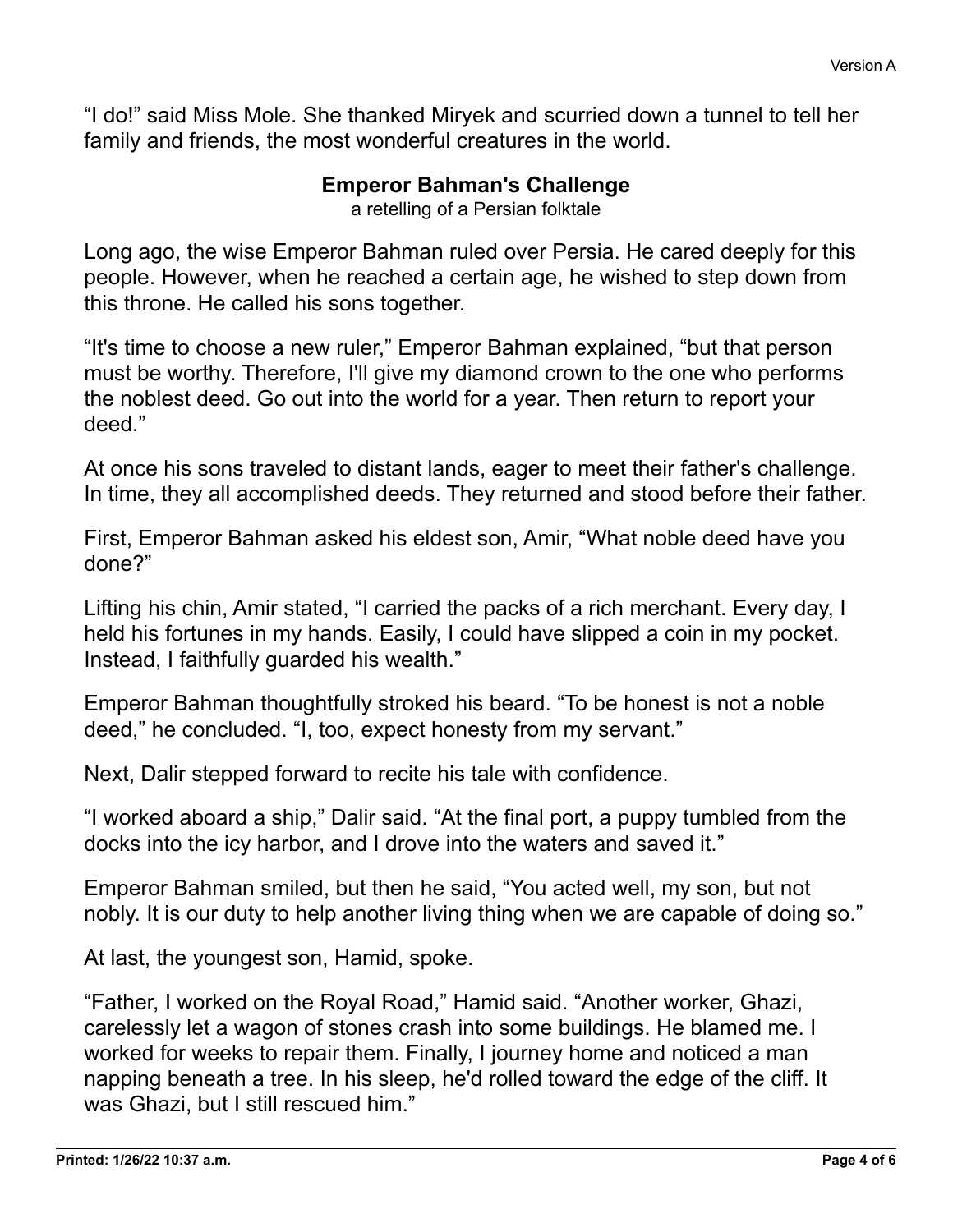"Yes!" Emperor Bahman joyfully exclaimed. "Hamid, my crown is yours. Repaying a spiteful act with goodness is the noblest deed of all. Few have such wisdom or strength; you are a worthy emperor."

- 5. Which statement shows how "Miss Mole Searches for the World's Most Wonderful Thing" would change if it were a drama?
	- A. The solution Miss Mole uses to solve the problem would be explained.
	- B. Stanzas would be used to separate the conversations of Miss Mole.
	- C. Stage directions would describe how the characters should act and speak.
	- D. Similes and metaphors would be used to give an example of the settings.
- 6. Which sentence from "Emperor Bahman's Challenge" **best** expresses a theme of the passage?
	- A. ". . . Go out into the world for a year. . . ."
	- $B.$  "... Easily, I could have slipped a coin in my pocket...."
	- $C.$  "... It is our duty to help another living thing when we are capable of doing so."
	- $D.$  "... Repaying a spiteful act with goodness is the noblest deed of all. . . ."
- 7. How are the events in **both** passages similar?
	- A. Miss Mole and Emperor Bahman ask important questions and receive a variety of answers.
	- B. Miss Mole and the three sons work to repay debts caused by their careless actions.
	- C. Miss Mole and Emperor Bahman travel great distances to gain an understanding of how others view the world.
	- D. Miss mole and the three sons improve their behaviors after solving problems.